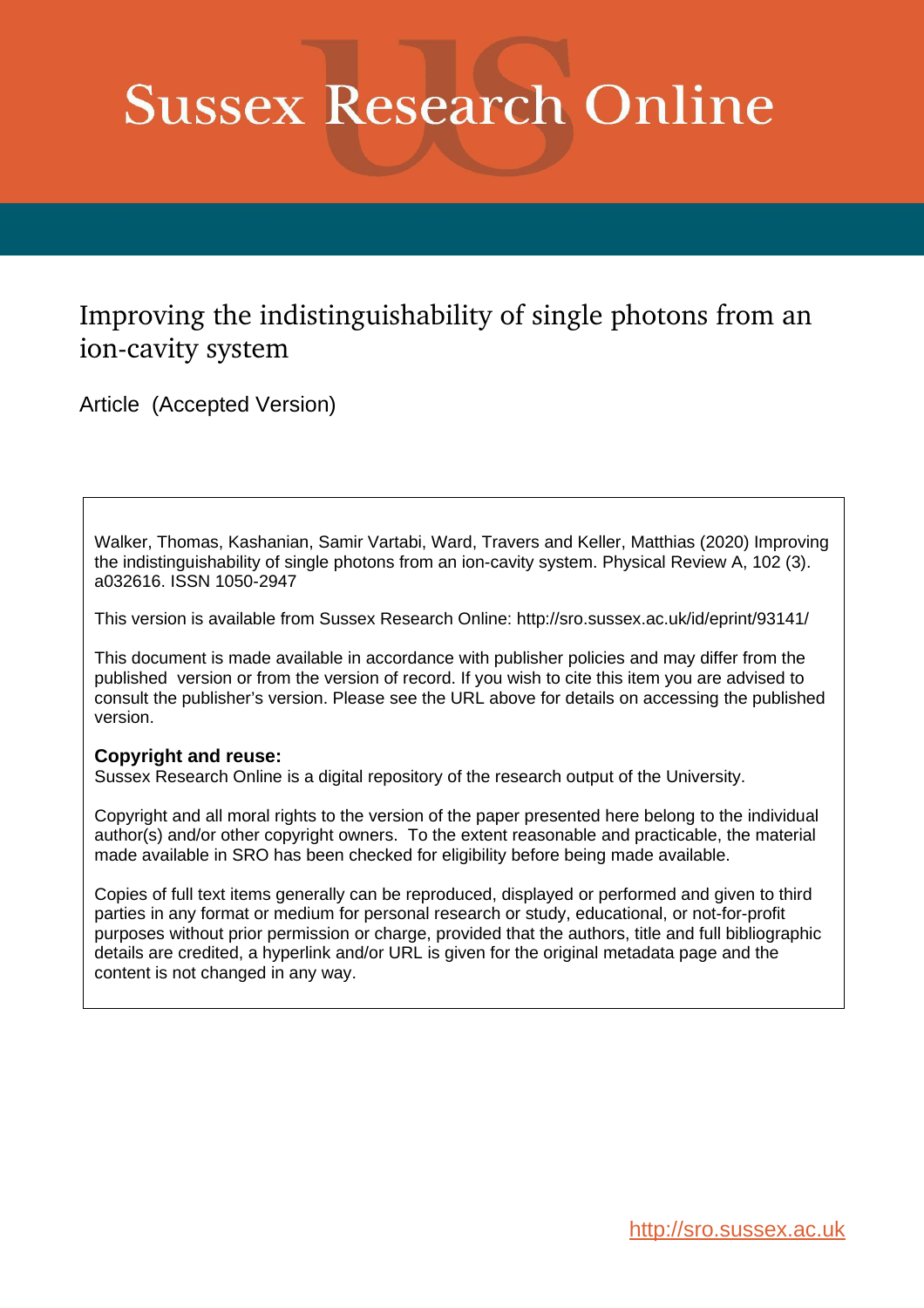#### Improving the Indistinguishability of Single Photons from an Ion-Cavity System

Thomas Walker,[∗](#page-1-0) Samir Vartabi Kashanian,[∗](#page-1-0) Travers Ward, and Matthias Keller[†](#page-1-1)

Department of Physics and Astronomy, University of Sussex, Brighton BN1 9RH, United Kingdom

We investigate two schemes for generating indistinguishable single photons, a key feature of quantum networks, from a trapped ion coupled to an optical cavity. Through selection of the initial state in a cavity-assisted Raman transition, we suppress the detrimental effects of spontaneous emission on the photon's coherence length, measuring a visibility of  $81(2)\%$  without subtraction of background counts in a Hong-Ou-Mandel interference measurement, the highest reported for an ion-cavity system. In comparison, a visbility of  $50(2)$ % was measured using a more conventional single photon scheme. We demonstrate through numerical analysis of the single photon generation process that the new scheme produces photons of a given indistinguishability with a greater efficiency than the conventional one. Single photon schemes such as the one demonstrated here have applications in distributed quantum computing and communications, which rely on high fidelity entanglement swapping and state transfer through indistinguishable single photons.

#### I. INTRODUCTION

Entanglement between remote quantum systems is a prerequisite for distributed quantum computing [\[1,](#page-6-0) [2\]](#page-6-1), and quantum communication [\[3,](#page-6-2) [4\]](#page-6-3). Various solid-state and atomic quantum systems have been proposed for this purpose, such as quantum dots [\[5–](#page-6-4)[7\]](#page-6-5), color centers in diamond (nitrogen-vacancy centers) [\[8\]](#page-6-6), trapped neutral atoms [\[9,](#page-6-7) [10\]](#page-6-8), and trapped ions [\[11,](#page-6-9) [12\]](#page-6-10). Coupling trapped ions to optical cavities combines the long trapping lifetimes and coherence times of ions [\[13\]](#page-6-11) with a highly controllable photonic interface and thus tunable temporal and spectral properties of emitted photons[\[14,](#page-6-12) [15\]](#page-6-13). Single photon emission with controlled frequency [\[16,](#page-6-14) [17\]](#page-6-15), polarization [\[18\]](#page-6-16), and temporal shape [\[14\]](#page-6-12) has been demonstrated, as well as entanglement between ions and photons [\[12\]](#page-6-10). One established method for generating entanglement between remote quantum systems is to entangle each with a single photon as a flying qubit, and then project the stationary quantum systems into an entangled state through a Bell state measurement on the photons [\[1\]](#page-6-0). The fidelity of the matter-matter entanglement process depends not only on the fidelity of the original ion-photon entanglements, but also the mutual distinguishability of the photons [\[19,](#page-6-17) [20\]](#page-6-18). This distinguishability is reduced by experimental inhomogeneities and noise such as magnetic field strength or laser frequency jitter, and is ultimately limited by the atomic decoherence rates. In ion-cavity systems, ion-photon entanglement is generated through cavity-assisted Raman transitions, in which atomic population is transferred between two electronic states coupled by a laser and the cavity field, producing a photon in the cavity. The probability of spontaneous decay to the initial state means that one or more photons may scatter from the ion before the Raman process occurs, resulting in a time-jitter in the wavepacket of the photon emitted from the cavity. The observed photon is a probabilistic mixture of distinguishable time-shifted photons, each produced after a different number of scattering events, rather than a pure state [\[18,](#page-6-16) [21\]](#page-6-19). Typically the initial state chosen is one with a high branching ratio from the excited state to increase efficiency and speed up state preparation, at the cost of the coherence of the generated photon. If instead the initial state were chosen with a low branching ratio, the trade-off would be reversed due to the low chance of decaying back to the initial state.

In this experiment we compare two cavity-assisted Raman schemes in trapped  ${}^{40}Ca<sup>+</sup>$ -ions with different initial states, shown in Figs.  $1(b)$  and  $(c)$ , by measuring the distinguishability of the emitted photons. In the first scheme, the initial and final states are Zeeman sublevels of the  $4^{2}S_{1/2}$  level and  $3^{3}D_{3/2}$  respectively, typical of experiments in  ${}^{40}Ca<sup>+</sup>$  and other species [\[12,](#page-6-10) [14,](#page-6-12) [18,](#page-6-16) [22,](#page-6-20) [23\]](#page-6-21). In the second, the initial and final states are both within the  $3^{3}D_{3/2}$  manifold. A similar scheme has previously been used in a free-space trapped-ion system for ionphoton state mapping [\[24\]](#page-6-22). The lower decay rate from the excited state  $4^{2}P_{1/2}$  to  $D_{3/2}$  ( $\Gamma_{DP} = 1.48$  MHz) compared to  $S_{1/2}$  ( $\Gamma_{SP} = 21.6 \text{ MHz}$ ) is expected to result in a significantly improved photon indistinguishability. To measure the distinguishability of the photons, the Hong-Ou-Mandel (HOM) two-photon interference effect is employed [\[25\]](#page-6-23). First observed by Hong et. al. with photon pairs from parametric down conversion [\[25\]](#page-6-23), the HOM effect has since been investigated in a wide variety of systems where it is commonly used to quantify photon distinguishability [\[26–](#page-6-24)[33\]](#page-6-25).

#### II. SETUP

The trap setup is shown in Fig. [1\(](#page-2-0)a). A single  ${}^{40}Ca^+$ ion is trapped in a linear Paul trap. Four rf blade electrodes, with a distance of  $475 \mu m$  from the trap center to the tips of the electrodes, provide radial confinement with a secular frequency of 950 kHz. Two dc end-cap electrodes separated by 5 mm provide the axial confine-

<span id="page-1-0"></span><sup>∗</sup> These authors contributed equally.

<span id="page-1-1"></span><sup>†</sup> [M.K.Keller@sussex.ac.uk](mailto:M.K.Keller@sussex.ac.uk)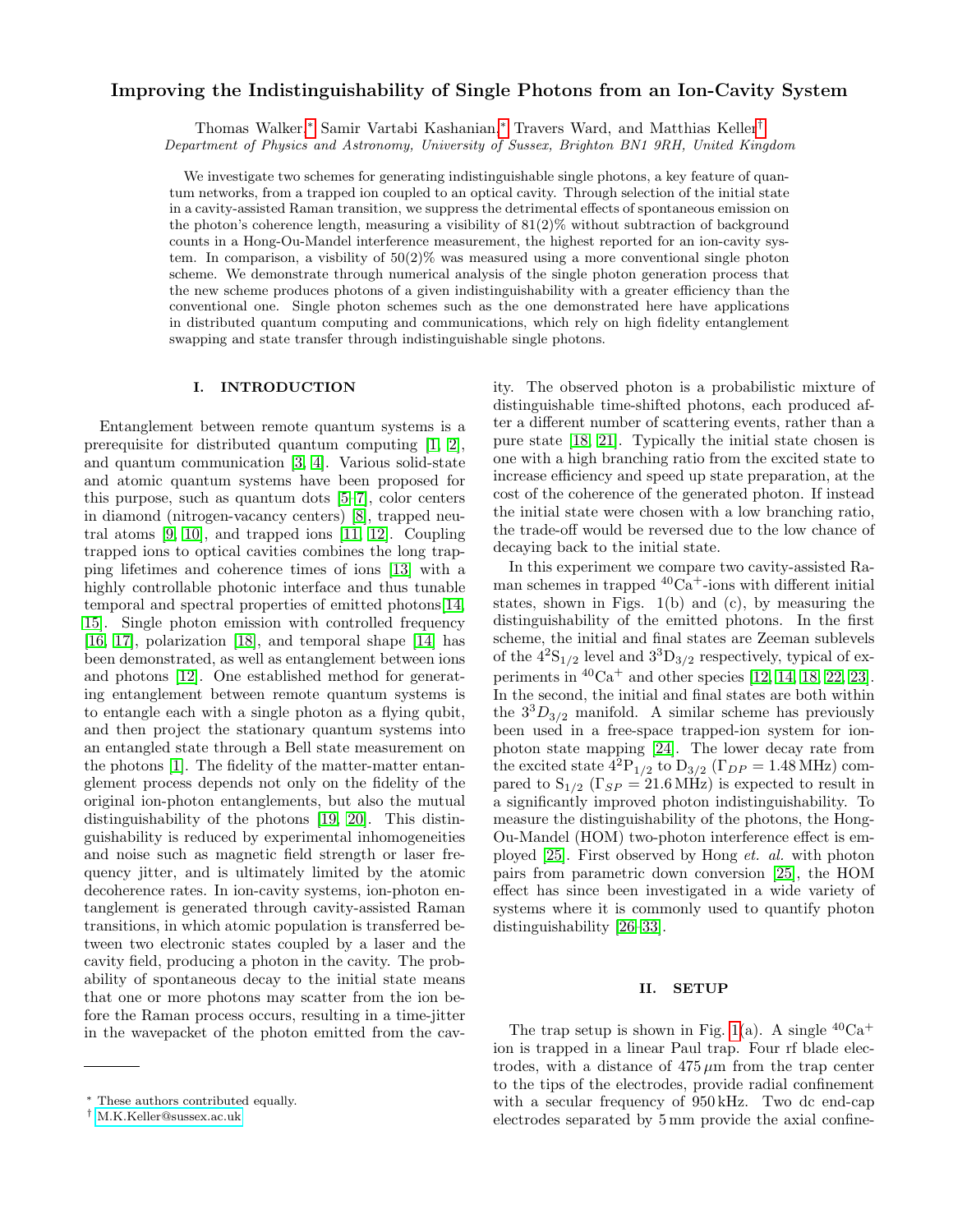

<span id="page-2-0"></span>FIG. 1. (a) The experimental setup. The lasers involved in this experiment and their orientations relative to the cavity axis are depicted. A quarter-waveplate (QWP) and a polarising beam splitter (PBS) filter the cavity emission by polarisation. An 866 nm laser beam is optionally guided to the optical setup by releasing the shutter and moving a half-waveplate (HWP) into the beam path. The polarization in the delay arm may be adjusted using the polarization controller paddles (PC). The electro-optical switch (EOS) guides the photons alternately into the delay and the direct arms, such that successive photons meet at the 50:50 beam splitter (BS). A time-to-digital converter (TDC) records the photon detection times on the detectors Det 1 & 2. (b,c) <sup>40</sup>Ca<sup>+</sup> level scheme showing two single photon schemes.  $\Delta$  represents the detuning from atomic resonance of the laser and cavity. (d,e) The sequence of laser pulses used to generate single photons.

ment with a secular frequency of 900 kHz. Stray electric fields that cause excess micromotion are compensated for by applying dc voltages onto the rf electrodes. A pair of highly reflective mirrors embedded in the end-caps form an optical cavity along the trap axis. The mirrors are shielded by the end-cap electrodes, avoiding distortion of the trapping potential caused by the dielectric surfaces of the mirrors. The cavity length is 5.75 mm, with mirror transmissivities of 100 and 5 ppm at 866 nm, and radii of curvature of 25.4 mm, leading to a cavity finesse of 60,000 and an ion-cavity coupling strength  $g_0 = 2\pi \times 0.8 \text{ MHz}$ . Three Helmholtz coils located around the trap produce a magnetic field to align the quantization axis co-linear to the cavity axis and to split the Zeeman sublevels.

The laser beams for cooling, state preparation, pumping and re-pumping are injected into the system through the gaps between the rf electrodes. In order to measure the indistinguishability of the photons emitted by the system through HOM interference, two photons must arrive at the same time at a 50:50 beam splitter. To this end, two consecutive photons are generated. The first photon is delayed by an optical delay fiber to arrive in coincidence with the second photon at the beam splitter. The HOM interference setup is shown in Fig. [1\(](#page-2-0)a). The cavity emission first passes through a quarter-waveplate and a polarising beam splitter cube (PBS), to clean the photon's polarisation. It then passes through two short-

pass filters to remove the cavity locking light. The filtered emission is then coupled into a single-mode fiberbased electro-optical switch (EOS) (Agiltron, NanoSpeed Ultra-Fast). The input light is directed down one of two output ports. One output of the EOS leads directly to the 50:50 fiber-based beam splitter (FBS), while the other is connected to the FBS via the 1.5 km delay line fiber. The two output ports of the FBS then lead to separate superconducting-nanowire single photon detectors (SSPDs) (Photonspot inc.) with a rated quantum efficiency at 850 nm of 80%. A time-to-digital converter (TDC) (quTAU, qutools) records timestamps for each detector click. To measure the polarisation distortion caused by the birefringence of the delay line fiber, a 99:1 beam splitter taps off 1% of the signal from one of the FBS outputs to a polarimeter. This distortion may then be corrected for using polarisation control paddles. As the polarimeter is not sensitive enough to measure single photons, an 866 nm laser is overlapped with the cavity emission at the PBS, and has its polarization matched to the cavity emission with a half-waveplate. This beam is blocked by a shutter during data collection, and the experiment is paused regularly to correct for the polarization distortion. To avoid coupling losses, all fiber-fiber connections in this setup are spliced. To ensure consecutive photons arrive at the same time at the FBS, the single photon sequence is repeated with a period equal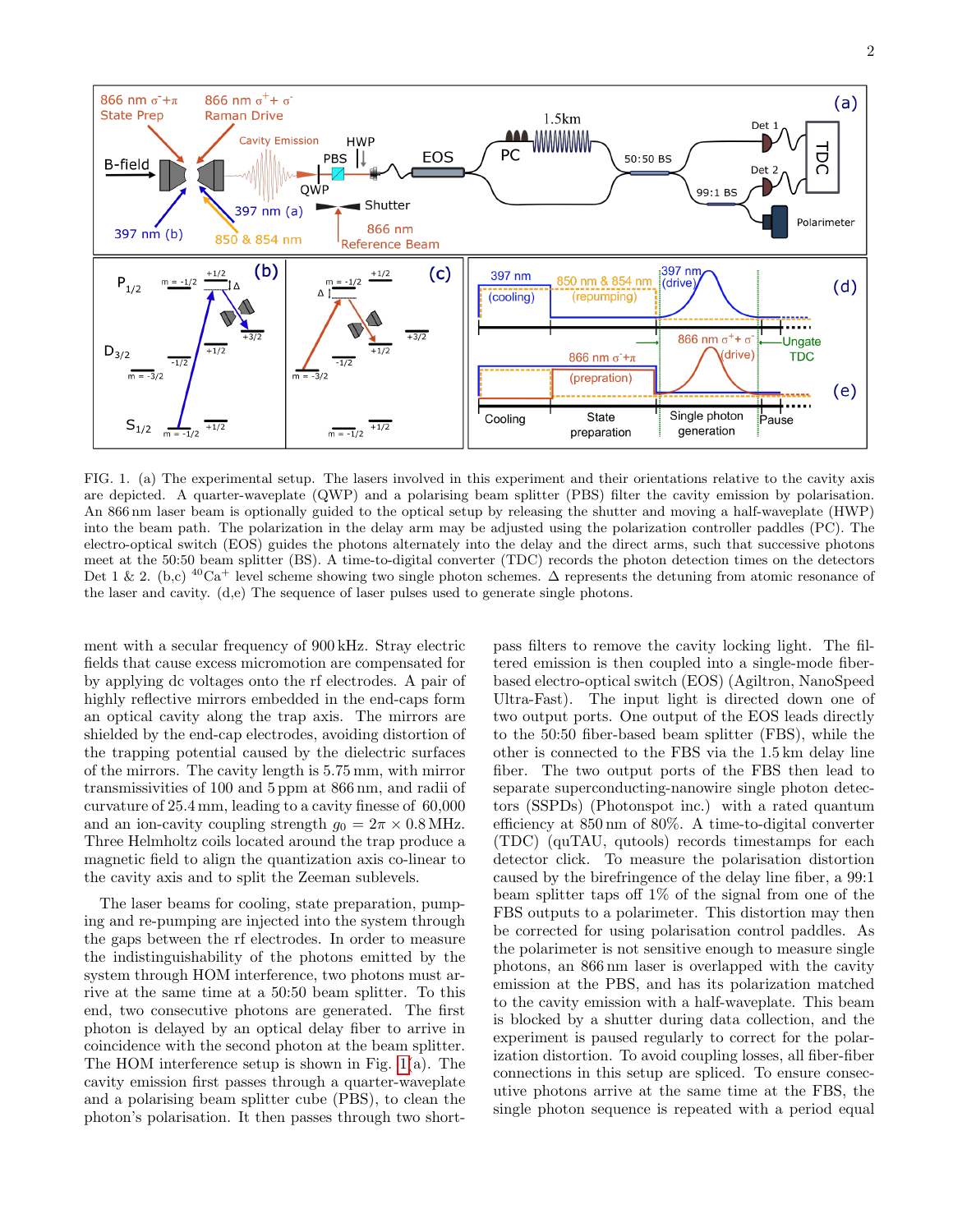to the travel time of light through the delay line fiber  $(7.38 \,\mu s)$ , with the EOS output re-directing the cavity emission between cycles.

#### III. RESULTS

The single photons are generated in the sequence depicted in Fig. [1\(](#page-2-0)d) and (e). The ion is first Doppler cooled by a 397 nm beam for 1.5 µs while lasers at 850 and 854 nm repump the ion from the metastable states back into the cooling cycle. To generate a single photon from the initial state  $S_{1/2}$  the 397 nm laser is switched off for  $2.5 \mu s$  to state prepare the ion (Fig. [1\(](#page-2-0)d)). The single photon is then generated through a cavity-assisted Raman transition between the  $S_{1/2}$ ,  $m = -1/2$  and  $D_{3/2}, m = 3/2$  states using a 397 nm laser beam with  $\sigma^+$  and π polarization for 2.5 μs (see Fig. [1\(](#page-2-0)d)). The intensity of this laser has a Gaussian temporal shape with a width of 450 ns and amplitude of  $\Omega = 2\pi \times 11$  MHz and is red-detuned 24 MHz from resonance. The long lifetime of the  $D_{3/2}$  metastable state guaranties the creation of no more than a single photon in the cavity at one time. The splitting of the Zeeman sublevels by the magnetic field is much larger than the linewidth of the transition, allowing the selection of a specific Raman transition. A delay of a few 100 ns before and after the photon generation step ensures the complete switch-off of all the other lasers and decay of the cavity population to avoid the creation of multiple photons.

The overall probability of generating and detecting these single photons was  $P_{\text{det,SD}} = 0.360(3)\%$ . From this and the known system losses we estimate a probability of emitting a photon from the cavity of  $P_{\text{emit,SD}} = 1.81\%$ . Numerical simulations of the system give an expected emission efficiency of  $P_{\text{emit,SD}} = 1.8\%$ . A Hanbury-Brown-Twiss (HBT) measurement confirms the system is a single photon source with  $g^{(2)}(0) = 0.0017(12)$  [\[22\]](#page-6-20). The TDC records the arrival time of the single photons on two channels only within the single photon generation part of the sequence. An additional electronic pulse is generated every 256 cycles and time-stamped by another channel of the TDC, synchronising the experimental sequence and the TDC to obtain the temporal profile of the single photons (Fig. [3\)](#page-4-0).

Cross-correlation between two detectors is obtained and plotted in a histogram with a bin-width of 75 ns (Fig. [2\)](#page-3-0). The clear dip at the center is characteristic of a HOM interference pattern with partially distinguishable photons [\[26\]](#page-6-24). As a reference measurement, the experiment is repeated with fully distinguishable photons by rotating the polarization of photons through the delay fiber perpendicular to those from the direct path using the polarization controller.

The HOM visibility is defined as [\[30\]](#page-6-26)

$$
V = 1 - \frac{\int_{-T/2}^{T/2} C_{\parallel}(\tau) d\tau}{\int_{-T/2}^{T/2} C_{\perp}(\tau) d\tau},
$$
\n(1)



<span id="page-3-0"></span>FIG. 2. Coincidence probability density for single photons produced using the  $S_{1/2} \rightarrow D_{3/2}$  scheme, normalising the area under the curve for perpendicular polarized photons to unity. The orange circles show the reference signal obtained by fully distinguishable photons with orthogonal polarization, while the blue triangles show the coincidences between two detectors with parallel polarized photons. Error bars representing one standard deviation. The solid orange and dashed blue lines show the expected coincidence probability from numerical simulation for the orthogonal and parallel cases.

where  $C_{\parallel,\perp}(\tau)$  are number of coincidences for parallel and perpendicular polarization respectively, and  $T$  is equal to twice the single photon window. 2,788,867 photons were detected in order to measure the HOM interference signal, and 1,511,965 photons to make the fully distinguishable (perpendicular polarization) histogram. We obtain a visibility  $V_{SD} = 50(2)\%$ . The effect of the distinguishability caused by scattering on the  $P_{1/2} \rightarrow S_{1/2}$  transition can be seen as wings about  $\tau = 0$  in the HOM histogram. The system is simulated through numerical solutions of the master equation for an 8-level ion coupled to a cavity using QuTiP [\[34\]](#page-6-27). To obtain the expected HOM interference pattern, we calculate the first- and second-order coherence functions of the cavity emission [\[35\]](#page-6-28). The simulations are scaled to the data in Fig. [2](#page-3-0) by normalizing the area under the curves for perpendicular polarization to unity. A degree of distinguishability due to polarisation drift in the delay fiber is expected. This polarisation mode mismatch is incorporated in the simulations and fitted to the data and then subtracted. An average angle offset of  $\phi = 12^{\circ}$  was found. Accounting for this, a visibility of  $54(2)\%$  is extracted, in agreement with the simulated value  $V_{\text{sim,SD}} = 53.0\%$ . The temporal profile of the cavity emission is shown in Fig.  $3(a)$  together with the simulated profile, which show good agreement.

The second scheme,  $D_{3/2} \rightarrow D_{3/2}$ , uses the same sequence structure and timing but different lasers (see Fig.  $1(c)$ ). After Doppler cooling as in the previous scheme, the ion is prepared into the  $|D_{3/2}, m_J = -3/2\rangle$ state by optically pumping with a 397 nm beam and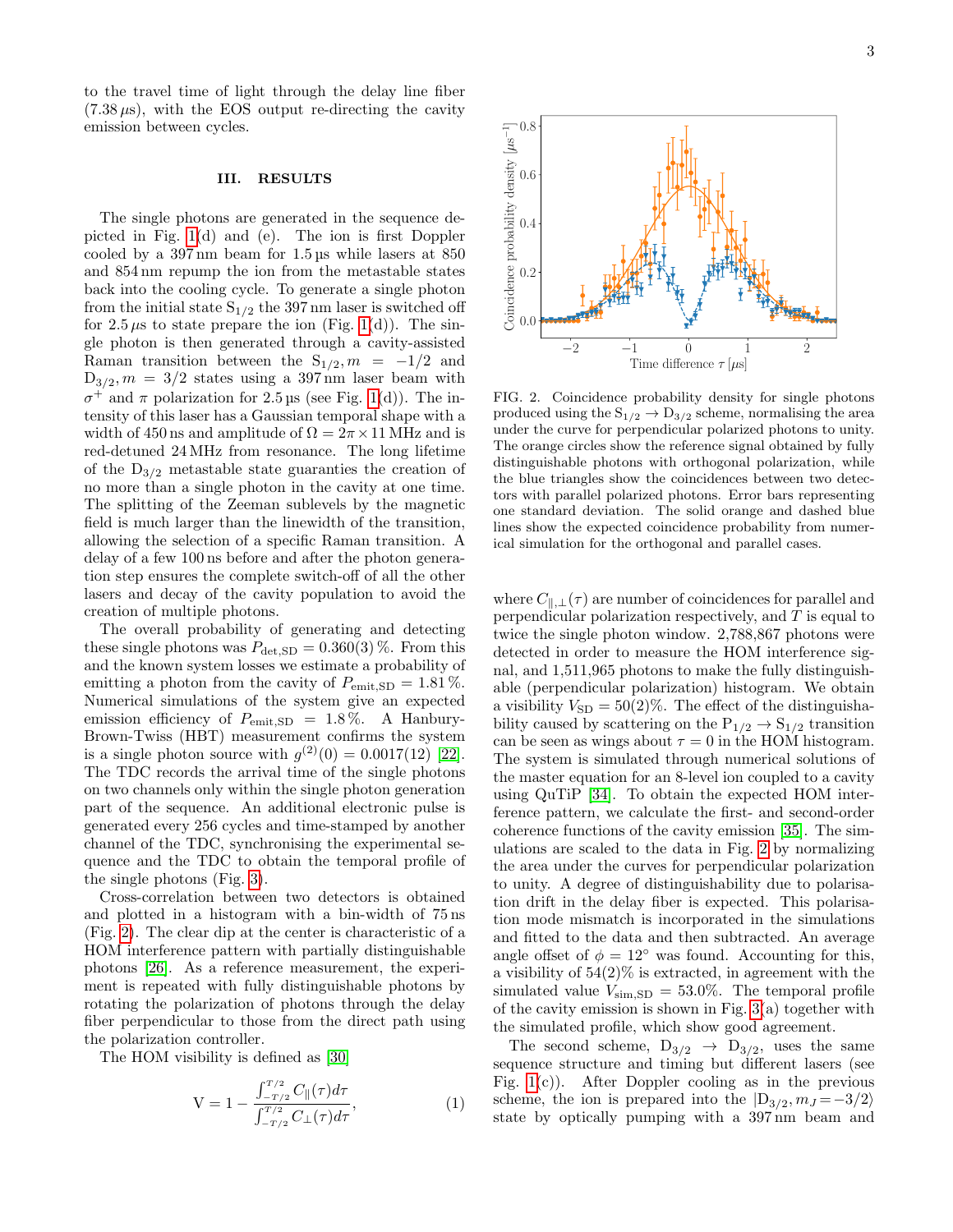

<span id="page-4-0"></span>FIG. 3. Temporal probability distribution of detecting single photon shown as blue dots for the  $S_{1/2} \rightarrow D_{3/2}$  scheme (left) and  $D_{3/2} \rightarrow D_{3/2}$  (right). To extract this plot, all the photon arrival times with respect to the sequence trigger during the measurements are sorted into 20 ns time bins and the resulting histograms are normalized to unity. The solid lines are obtained by numerical simulation.

an 866 nm beam, both polarized  $\sigma^- + \pi$ . The Raman transition from  $|D_{3/2}, m_J = -3/2\rangle$  to  $|D_{3/2}, m_J = 1/2\rangle$  is then driven by a  $\sigma^+ + \sigma^-$ -polarized, 24 MHz blue-detuned 866 nm pulse of amplitude  $\Omega = 2\pi \times 5.5$  MHz. This has a total efficiency of  $P_{\text{det,DD}} = 0.05904(3)\%$ , giving an emission probability of  $P_{\text{emit,DD}} = 0.27\%$ . This is lower than the value of  $P_{\text{emit},DD} = 0.75\%$  from simulations, likely due to the state preparation efficiency, which is limited by the time available for state preparation and polarisation purity of the lasers. The temporal profile of the cavity emission is shown in figure Fig [3\(](#page-4-0)b) together with a simulated profile. A HBT measurement gives  $g^{(2)}(0) = 0.036(16)$ . The small offset from zero is due to both the background rate and chance of two-photon events caused by  $\sigma^-$  component of the polarization of the Raman drive beam, present because of the geometry of the setup.

Fig. [4](#page-4-1) shows the time-resolved HOM signal and comparison with the reference measurement together with the simulated HOM interference. To create this plot 4, 762, 676 photons with parallel polarization were collected along with 4, 273, 969 photons with perpendicular polarization. The oscillations visible on the simulated curve are due to the  $\sigma^-$  polarization component of the Raman laser, which couples back to the initial state, resulting in a beat note. A visibility of  $81(2)\%$  is extracted directly from the data, increasing to  $89(2)\%$  when accounting for the polarization mismatch. The visibility from simulations  $V_{\text{sim,DD}} = 92.2\%$  is slightly higher than that from the data, as with the  $S_{1/2} \rightarrow D_{3/2}$  case.

#### IV. COMPARISON

There is a clear improvement in the indistinguishability of the single photons produced in our ion-cavity system by choosing  $D_{3/2}$  as the initial state over  $S_{1/2}$ . Simulations show that a HOM visibility of  $V = 92.2\%$  for



<span id="page-4-1"></span>FIG. 4. Time-resolved HOM interference signal for single photons produced using the  $D_{3/2} \rightarrow D_{3/2}$  scheme. As in Fig. [2,](#page-3-0) the orange dots and blue triangles show the signal obtained from orthogonal and parallel polarized photons, respectively. The solid and dashed lines are from numerical simulations of the system.

the  $D_{3/2} \rightarrow D_{3/2}$  scheme is achievable, with the measured value limited by polarisation drift. The higher efficiency of the  $S_{1/2} \rightarrow D_{3/2}$  scheme is not primarily due to the population recycling effect, but due to the higher state preparation and more favourable Clebsch-Gordan coefficienct for the transition. A better comparison would use the Raman transition  $|D_{3/2}, m_J = -1/2\rangle \rightarrow$  $|D_{3/2}, m_J = 3/2\rangle$ , which shares the Clebsch-Gordan coefficient with  $|S_{1/2}, m_J = -1/2\rangle \rightarrow |D_{3/2}, m_J = 3/2\rangle$ . This was not feasible in this experiment, as the time available for state preparation was limited by the sequence repetition rate, fixed by the length of the delay fiber. This limit is therefore only a factor of the measurement setup used here and would not exist in a practical quantum network. Near-unity-fidelity state preparation has been demonstrated in  ${}^{40}Ca^+$ , taking around 10 us [\[36\]](#page-6-29). Simulations indicate that in this case the relative efficiency difference reduces to a few percent, with little change in the HOM visibilities.

There are ways to improve the indistinguishability of photons, which we will now consider. The experimental Raman laser parameters (peak Rabi frequency  $\Omega$  and detuning  $\Delta$ ) were chosen to maximise the photon generation efficiency in each case. However, both the probability of spontaneous decay and the photon generation efficiency depend nonlinearly on the laser parameters. It is therefore possible that the  $S_{1/2} \rightarrow D_{3/2}$  scheme could be superior for a particular set of powers and detunings. To investigate this, the HOM visibility and emission probability were simulated over a range of powers and detunings, shown in Fig. [5.](#page-5-0) Over the range of values considered, any desired visibility can be achieved with a greater efficiency in the  $D_{3/2} \rightarrow D_{3/2}$  scheme than  $S_{1/2} \rightarrow D_{3/2}$ .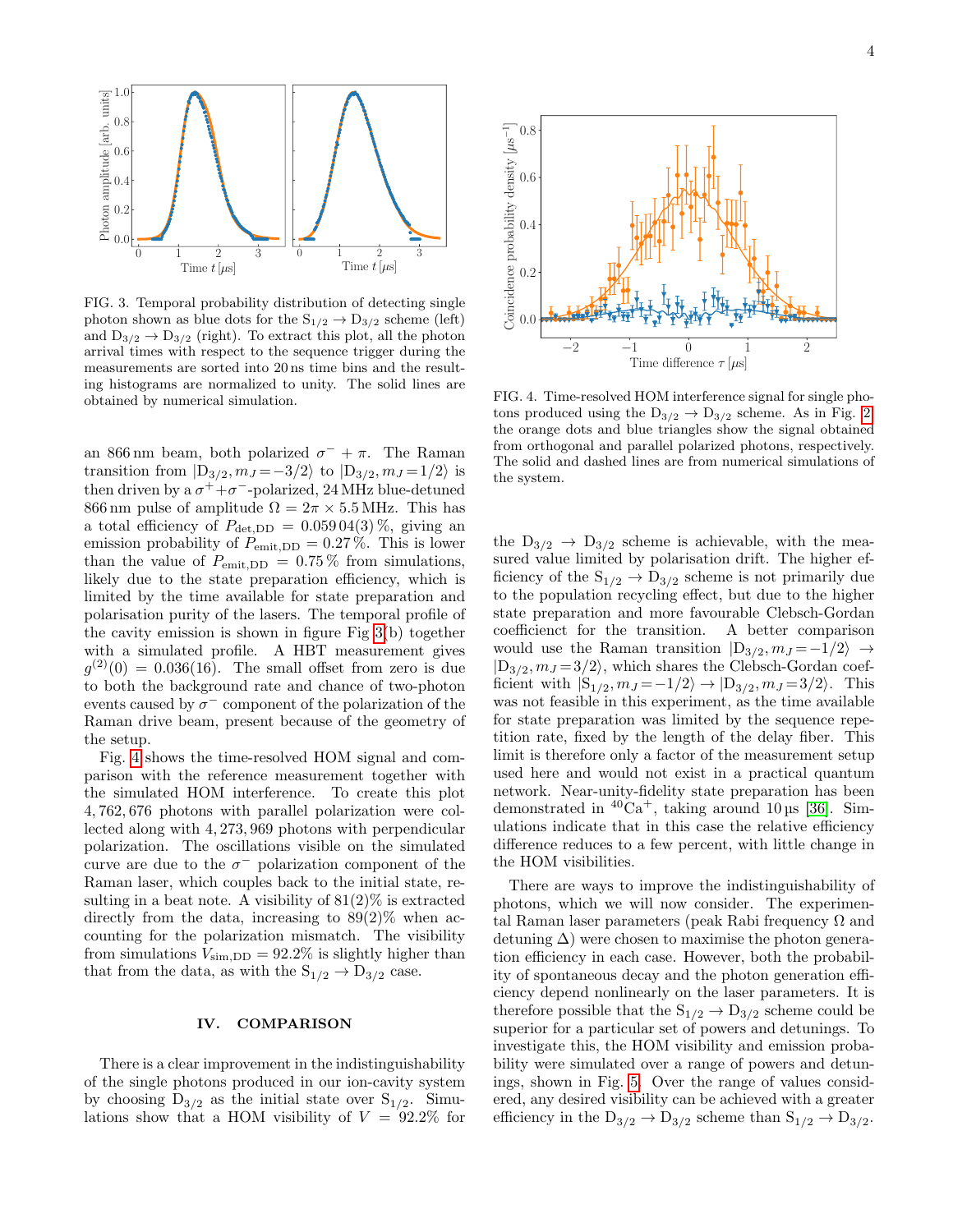

<span id="page-5-0"></span>FIG. 5. Simulated visibility and and emission probability for the  $S_{1/2} \rightarrow D_{3/2}$  and  $D_{3/2} \rightarrow D_{3/2}$  schemes plotted against Raman detuning and drive laser Rabi frequency in units of the transition linewidth  $\Gamma_{SD}$ . (a)  $S_{1/2} \rightarrow D_{3/2}$  efficiency. (b)  $D_{3/2} \rightarrow D_{3/2}$ efficiency. (c)  $S_{1/2} \rightarrow D_{3/2}$  visibility. (d)  $D_{3/2} \rightarrow D_{3/2}$  visibility.

Due to the shape of the HOM interference pattern, it is possible to increase the effective visibility by temporally filtering the coincidence counts. Fig. [6](#page-5-1) shows how the visibility and rate of coincidence counts for perpendicular polarisation changes with the maximum time between photon counts in the  $S_{1/2} \rightarrow D_{3/2}$  scheme. For a coincidence window width giving a greater visibility in the  $S_{1/2} \rightarrow D_{3/2}$  scheme, the coincidence count rate would always be lower than that of the  $D_{3/2} \rightarrow D_{3/2}$  scheme.



<span id="page-5-1"></span>FIG. 6. Visibility (blue) and coincidence count probability (orange) with varying window size  $T$  for the simulation of the  $S_{1/2} \rightarrow D_{3/2}$  scheme. The coincidence count probability is normalised to the experimental rate. The insert demonstrates the temporal filtering; coincidences in the grey shaded area are neglected, increasing the visibility.

#### V. CONCLUSION

We have investigated two schemes to generate single photons from an ion-cavity system and measured the emission probability and indistinguishability of the photons. While the photon generation efficiency from the cavity-assisted Raman transition  $|S_{1/2}, m_J = -1/2\rangle \rightarrow$  $|D_{3/2}, m_J = 3/2\rangle$  was greater, the indistinguishability of the emitted photons is reduced by multiple scattering events on the  $P_{1/2} \rightarrow S_{1/2}$  transition during the photon generation. Using a Raman  $|D_{3/2}, m_J = -3/2\rangle \rightarrow$  $|D_{3/2}, m_J = 1/2\rangle$  transition significantly improved the indistinguishability of the produced photons by reducing the probability of these scattering events occurring. Numerical analysis shows that measures to improve the visibility of the  $\mathrm{S}_{1/2}$   $\rightarrow$   $\mathrm{D}_{3/2}$  scheme tend to lower the effective efficiency compared to the  $D_{3/2} \rightarrow D_{3/2}$  scheme. This also holds in the strong coupling regime. Further, with better state preparation techniques, the difference in the efficiencies of the schemes could be greatly reduced. For applications which require indistinguishable photons, including probabilistic entanglement schemes, quantum information processing and quantum key distribution, it is advantageous to select a single photon generation scheme which limits the effects of spontaneous emission, such as the one demonstrated here. Based on the coincident counts from our system, the expected entanglement rate between two identical systems is similar to the first free space demonstration of probabilistic entablement with trapped ions [\[1\]](#page-6-0). Employing our scheme in a strongly coupled system such as [\[37\]](#page-6-30), the entanglement rate increases well beyond the latest free space demon